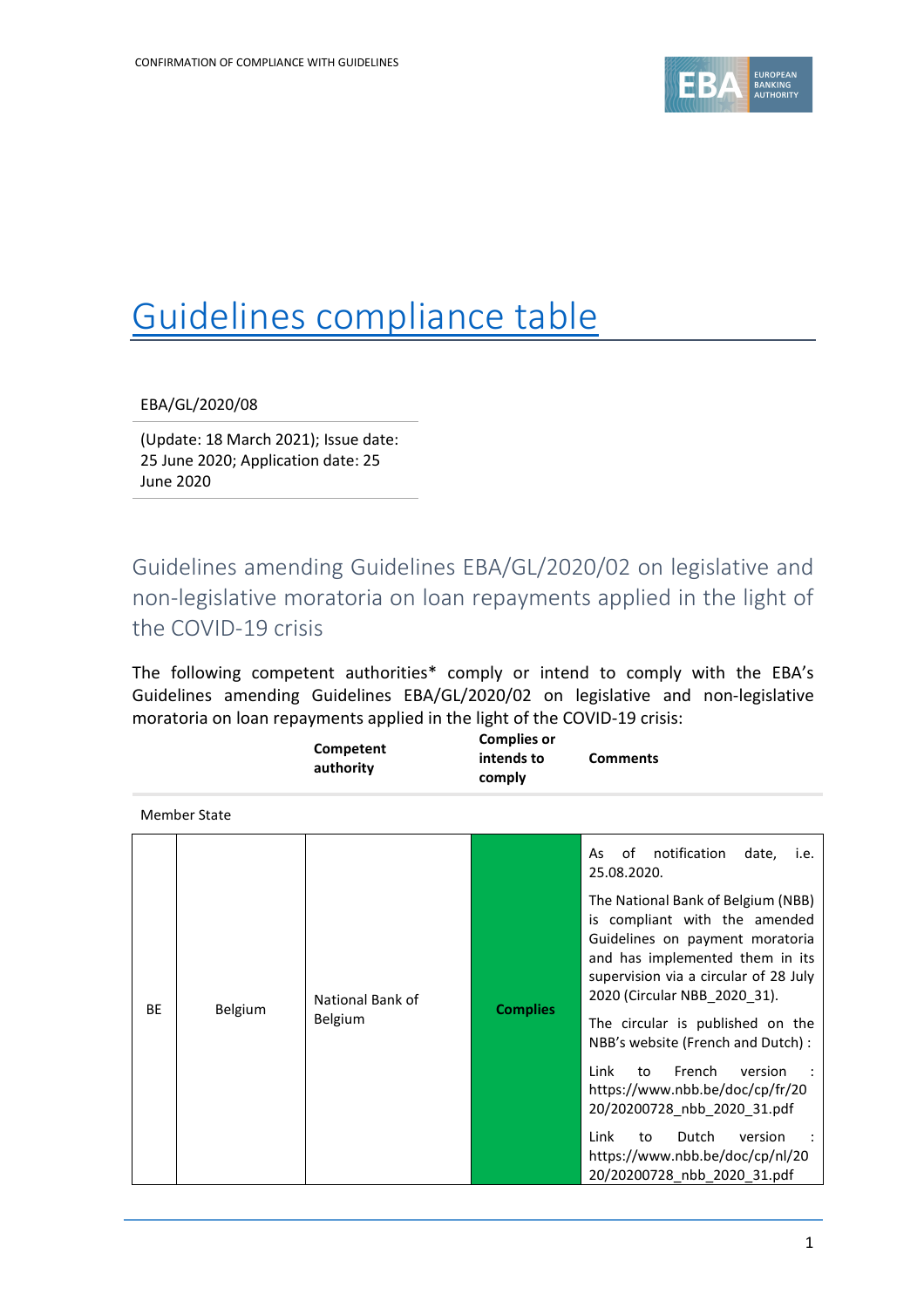

|           |                 | Competent<br>authority                                         | <b>Complies or</b><br>intends to<br>comply | <b>Comments</b>                                                                                                                                                                                                                                                                                                                                                                                                                                                             |  |  |
|-----------|-----------------|----------------------------------------------------------------|--------------------------------------------|-----------------------------------------------------------------------------------------------------------------------------------------------------------------------------------------------------------------------------------------------------------------------------------------------------------------------------------------------------------------------------------------------------------------------------------------------------------------------------|--|--|
| ΒG        | <b>Bulgaria</b> | <b>Bulgarian National</b><br><b>Bank</b>                       | <b>Complies</b>                            | οf<br>notification<br>date,<br>As<br>i.e.<br>14.07.2020.                                                                                                                                                                                                                                                                                                                                                                                                                    |  |  |
| CZ.       | Czech Republic  | Czech National Bank                                            | <b>Complies</b>                            | of<br>notification<br>As<br>date,<br>i.e.<br>24.08.2020.                                                                                                                                                                                                                                                                                                                                                                                                                    |  |  |
| DK        | Denmark         | Danish Financial<br><b>Supervisory Authority</b>               | <b>Complies</b>                            | notification<br>As<br>οf<br>date,<br>i.e.<br>25.08.2020.                                                                                                                                                                                                                                                                                                                                                                                                                    |  |  |
| DE        | Germany         | Bundesanstalt für<br>Finanzdienstleistungsa<br>ufsicht (BaFin) | <b>Complies</b>                            | notification<br>As<br>οf<br>date,<br>i.e.<br>19.08.2020.                                                                                                                                                                                                                                                                                                                                                                                                                    |  |  |
| <b>EE</b> | Estonia         | Finantsinspektsioon                                            | <b>Complies</b>                            | notification<br>of<br>As<br>date,<br>i.e.<br>07.07.2020.<br>Electronic<br>link:<br>https://www.fi.ee/et/juhendid/pan<br>gandus-ja-krediit/euroopa-<br>pangandusjarelevalve-asutuse-<br>suunised-suunised-covid-19-kriisi-<br>tottu-kohaldatud                                                                                                                                                                                                                               |  |  |
| IE        | Ireland         | Central Bank of Ireland                                        | <b>Complies</b>                            | οf<br>notification<br>date,<br>As<br>i.e.<br>28.08.2020.<br>Details of the Central Bank of<br>Ireland's supervisory expectations<br>on payment breaks are available in<br>the Covid-19 FAQs for regulated<br>firms<br>(https://centralbank.ie/consumer-<br>hub/covid-19/faq-for-regulated-<br>firms).                                                                                                                                                                       |  |  |
| EL        | Greece          | <b>Bank of Greece</b>                                          | <b>Complies</b>                            | notification<br>of<br>As<br>date,<br>i.e.<br>22.07.2020.                                                                                                                                                                                                                                                                                                                                                                                                                    |  |  |
| HR.       | Croatia         | Hrvatska narodna<br>banka (Croatian<br>National Bank)          | <b>Complies</b>                            | The Croatian National Bank (CNB)<br>does not comply and does not<br>intend to comply with Guidelines<br>Guidelines<br>amending<br>EBA/GL/2020/02 on legislative and<br>non-legislative moratoria on loan<br>repayments applied in the light of<br>the COVID-19 crisis (herein after:<br>EBA Guidelines EBA/GL/2020/08)<br>with the request for final date of<br>application of moratorium to be 30<br>September 2020 as specified in<br>paragraph 10 (f) of the Guidelines. |  |  |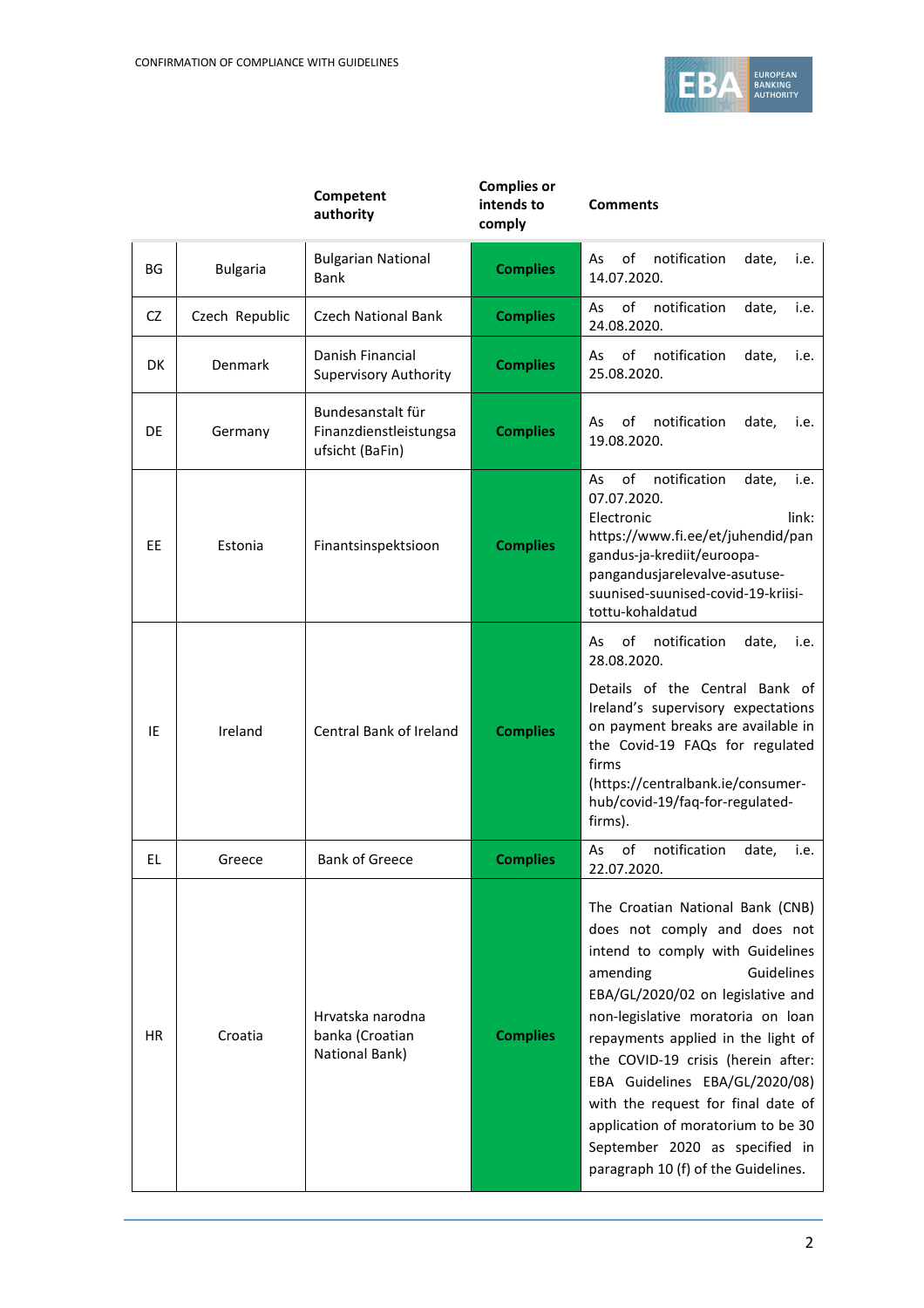

|               | <b>Complies or</b><br>Competent<br>intends to<br><b>Comments</b><br>authority<br>comply |                 |                                                                                                                                                                                                                                                                                                                                                                                                                                                                                                                                                                                                                                                                                                                                                                                                                                                                                                                                                                                                                                                                                                                                                                                                                                                                                                                                                                                                                                                                                                                                                                                                                                                                                                   |  |
|---------------|-----------------------------------------------------------------------------------------|-----------------|---------------------------------------------------------------------------------------------------------------------------------------------------------------------------------------------------------------------------------------------------------------------------------------------------------------------------------------------------------------------------------------------------------------------------------------------------------------------------------------------------------------------------------------------------------------------------------------------------------------------------------------------------------------------------------------------------------------------------------------------------------------------------------------------------------------------------------------------------------------------------------------------------------------------------------------------------------------------------------------------------------------------------------------------------------------------------------------------------------------------------------------------------------------------------------------------------------------------------------------------------------------------------------------------------------------------------------------------------------------------------------------------------------------------------------------------------------------------------------------------------------------------------------------------------------------------------------------------------------------------------------------------------------------------------------------------------|--|
|               |                                                                                         |                 | stated<br>CNB's<br>As<br>in<br>previous<br>notification from 3 June 2020, the<br>CNB does not comply and does not<br>intend to comply with Guidelines<br>EBA/GL/2020/02 only with part that<br>request for final date of application<br>of moratorium to be 30 June 2020.<br>The reason for non-compliance with<br>EBA<br>Guidelines<br>the<br>EBA/GL/2020/02<br>and<br>$EBA/GL/2020/08$ is due to the fact<br>that CNB started the regulatory<br>initiatives on the relaxation of<br>regulatory framework covered by<br>the EBA Guidelines before the<br>adoption of the EBA Guidelines<br>EBA/GL/2020/02. As a response to<br>the disruption in the economy<br>by<br>the<br>caused<br>coronavirus<br>pandemic the CNB has decided to<br>take a flexible approach in applying<br>the existing regulatory framework<br>in these exceptional circumstances.<br>Therefore, the CNB, on 19 March<br>2020, sent The Circular letter to<br>credit<br>institutions<br>stating<br>the<br>treatment<br>of<br>non-legislative<br>moratorium that credit institutions<br>may until 31 March 2021 extend to<br>clients affected by COVID-19 and<br>that are not classified as defaulted<br>as of the end of 2019.<br>institutions<br>The<br>credit<br>have<br>embraced this initiative and started<br>implementing the measures.<br>The CNB also sent in May 2020 to<br>credit institutions another Circular<br>letter clarifying the interplay of its<br>regulatory initiatives given to credit<br>institutions with The Circular letter<br>sent in March and the EBA<br>Guidelines EBA/GL/2020/02.<br>of<br>notification<br>As<br>date,<br>20.07.2020.<br>notification<br>of<br>date,<br>As<br>23.07.2020. |  |
| ES<br>Spain   | Banco de España                                                                         | <b>Complies</b> | i.e.                                                                                                                                                                                                                                                                                                                                                                                                                                                                                                                                                                                                                                                                                                                                                                                                                                                                                                                                                                                                                                                                                                                                                                                                                                                                                                                                                                                                                                                                                                                                                                                                                                                                                              |  |
| FR.<br>France | Banque de France                                                                        | <b>Complies</b> | i.e.<br>ACPR adopted on 15 July 2020 a<br>decision to comply with these<br>guidelines. It was published on<br>ACPR official register on 21 July                                                                                                                                                                                                                                                                                                                                                                                                                                                                                                                                                                                                                                                                                                                                                                                                                                                                                                                                                                                                                                                                                                                                                                                                                                                                                                                                                                                                                                                                                                                                                   |  |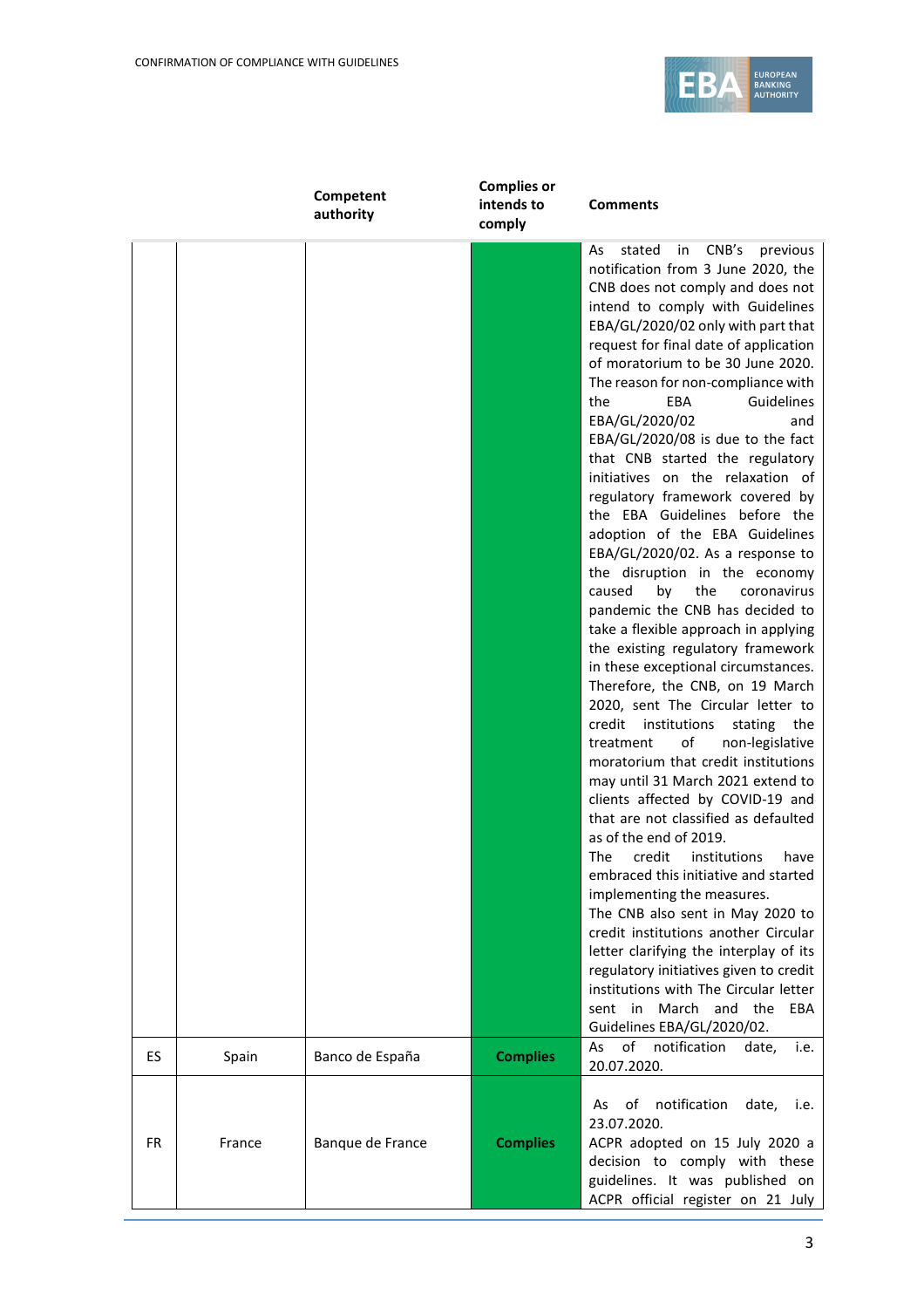

|           |            | Competent<br>authority                                       | <b>Complies or</b><br>intends to<br>comply                       | <b>Comments</b>                                                                                                                                                                                                                                                                                                                                                                                                                                                                                             |  |
|-----------|------------|--------------------------------------------------------------|------------------------------------------------------------------|-------------------------------------------------------------------------------------------------------------------------------------------------------------------------------------------------------------------------------------------------------------------------------------------------------------------------------------------------------------------------------------------------------------------------------------------------------------------------------------------------------------|--|
|           |            |                                                              |                                                                  | 2020. Official publication on the<br>ACPR's website:<br>https://acpr-banque-<br>france.fr/sites/default/files/media/<br>2020/07/22/20200721 avis gl eb<br>a.pdf                                                                                                                                                                                                                                                                                                                                             |  |
| IT        | Italy      | Bank of Italy                                                | <b>Complies</b>                                                  | of<br>notification<br>As<br>date,<br>i.e.<br>10.08.2020.<br><b>The</b><br>Guidelines<br>have<br>been<br>transposed for LSI by means of<br>supervisory expectations.<br>https://www.bancaditalia.it/compi<br>ti/vigilanza/normativa/orientament<br>i-vigilanza/elenco-esa/note/Nota-<br>6-del-06.08.20.pdf                                                                                                                                                                                                   |  |
| <b>CY</b> | Cyprus     | Central Bank of Cyprus                                       | <b>Does not</b><br>comply and<br>does not<br>intend to<br>comply | Our compliance with the Guidelines<br>issued in April 2020 referred to a<br>legislative moratorium offered to a<br>broad range of borrowers for 9<br>months with a high take up rate<br>from the borrowers. Therefore, the<br>first amendment, which was the<br>extension of application until 30<br>September 2020 was not that<br>applicable for the country.                                                                                                                                             |  |
| LV        | Latvia     | <b>Financial and Capital</b><br><b>Market Commission</b>     | <b>Complies</b>                                                  | of<br>notification<br>date,<br>As<br>i.e.<br>17.08.2020.<br>Compliance with the EBA Guidelines<br>is ensured by informing the financial<br>market<br>participants<br>with<br>the<br>publication on the Finance Latvia<br>Association<br>webpage:<br>https://www.financelatvia.eu/wp-<br>content/uploads/2020/07/Morator<br>ium_Legal_Entities_EN_30_06.pdf.<br>Please, also refer to the information<br>provided<br>by<br>the<br><b>FCMC</b><br>on<br>compliance with the EBA Guidelines<br>EBA/GL/2020/02. |  |
| LT        | Lithuania  | Bank of Lithuania                                            | <b>Does not</b><br><b>comply</b>                                 | Has not notified the EBA.                                                                                                                                                                                                                                                                                                                                                                                                                                                                                   |  |
| LU        | Luxembourg | Commission de<br>Surveillance du Secteur<br>Financier (CSSF) | <b>Complies</b>                                                  | notification<br>of<br>date,<br>As<br>i.e.<br>25.08.2020.                                                                                                                                                                                                                                                                                                                                                                                                                                                    |  |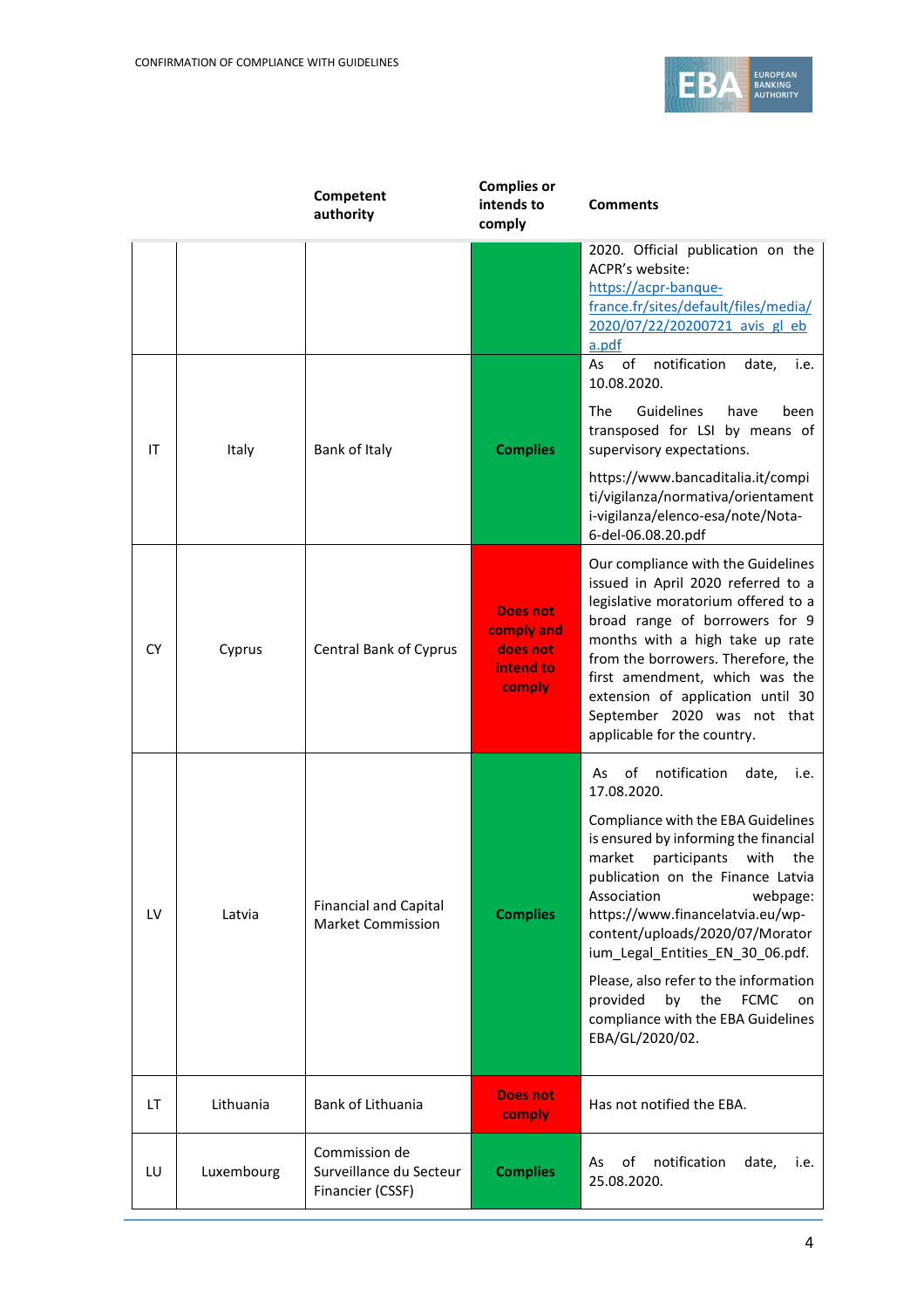

|    |         | Competent<br>authority       | <b>Complies or</b><br>intends to<br>comply | <b>Comments</b>                                                                                                                                                                                                                                                                                                                                                                                                                                                                                                                                                                                                                                                                                                                                                                                                                                                                                                                                                                                                                                                                                                                                                                                                                                                                                                                                                                                                                                                                                                                                                                                            |
|----|---------|------------------------------|--------------------------------------------|------------------------------------------------------------------------------------------------------------------------------------------------------------------------------------------------------------------------------------------------------------------------------------------------------------------------------------------------------------------------------------------------------------------------------------------------------------------------------------------------------------------------------------------------------------------------------------------------------------------------------------------------------------------------------------------------------------------------------------------------------------------------------------------------------------------------------------------------------------------------------------------------------------------------------------------------------------------------------------------------------------------------------------------------------------------------------------------------------------------------------------------------------------------------------------------------------------------------------------------------------------------------------------------------------------------------------------------------------------------------------------------------------------------------------------------------------------------------------------------------------------------------------------------------------------------------------------------------------------|
|    |         |                              |                                            | https://www.cssf.lu/wp-<br>content/uploads/cssf20_749eng.pd<br>f                                                                                                                                                                                                                                                                                                                                                                                                                                                                                                                                                                                                                                                                                                                                                                                                                                                                                                                                                                                                                                                                                                                                                                                                                                                                                                                                                                                                                                                                                                                                           |
| HU | Hungary | Central Bank of<br>Hungary   | <b>Does not</b><br>comply                  | Has not notified the EBA.                                                                                                                                                                                                                                                                                                                                                                                                                                                                                                                                                                                                                                                                                                                                                                                                                                                                                                                                                                                                                                                                                                                                                                                                                                                                                                                                                                                                                                                                                                                                                                                  |
| MT | Malta   | <b>Central Bank of Malta</b> | <b>Complies</b>                            | of<br>notification<br>As<br>date,<br>i.e.<br>13.08.2020.<br>The Minister responsible for public<br>health, with the concurrence of and<br>in consultation with the Minister for<br>Finance and Financial Services,<br>issued the Moratorium on Credit<br>Facilities Regulations in Exceptional<br>Circumstances through Legal Notice<br>of<br>142<br>2020<br>(see:<br>http://www.justiceservices.gov.mt/<br>DownloadDocument.aspx?app=lp&<br>itemid=30087&l=1). Credit<br>and<br>financial institutions licensed by the<br>Malta Financial Services Authority<br>(MFSA) have been directed by these<br>Regulations to offer a six-month<br>moratorium on repayments on<br>capital and interest for borrowers<br>who have been negatively affected<br>by COVID-19.<br>Pursuant to these Regulations, the<br>Central Bank of Malta<br>issued<br><b>Directive</b><br>18<br>(see:<br>https://www.centralbankmalta.org<br>/file.aspx?f=92812) to define the<br>eligibility for the moratorium and<br>other conditions related to the<br>implementation of the provisions of<br>the Regulations. The moratorium<br>applies<br>credit<br>facilities<br>to<br>sanctioned<br>prior to<br>14 April<br>whether to individuals, households<br>or businesses - and who can show<br>that they have been negatively<br>affected by the pandemic.<br>Both the LN and Directive No. 18<br>originally set the 30th of June 2020<br>as the date by which eligible<br>borrowers were to apply with their<br>respective<br>credit<br>or financial<br>institution for these moratoria. In<br>view of the uncertainty surrounding |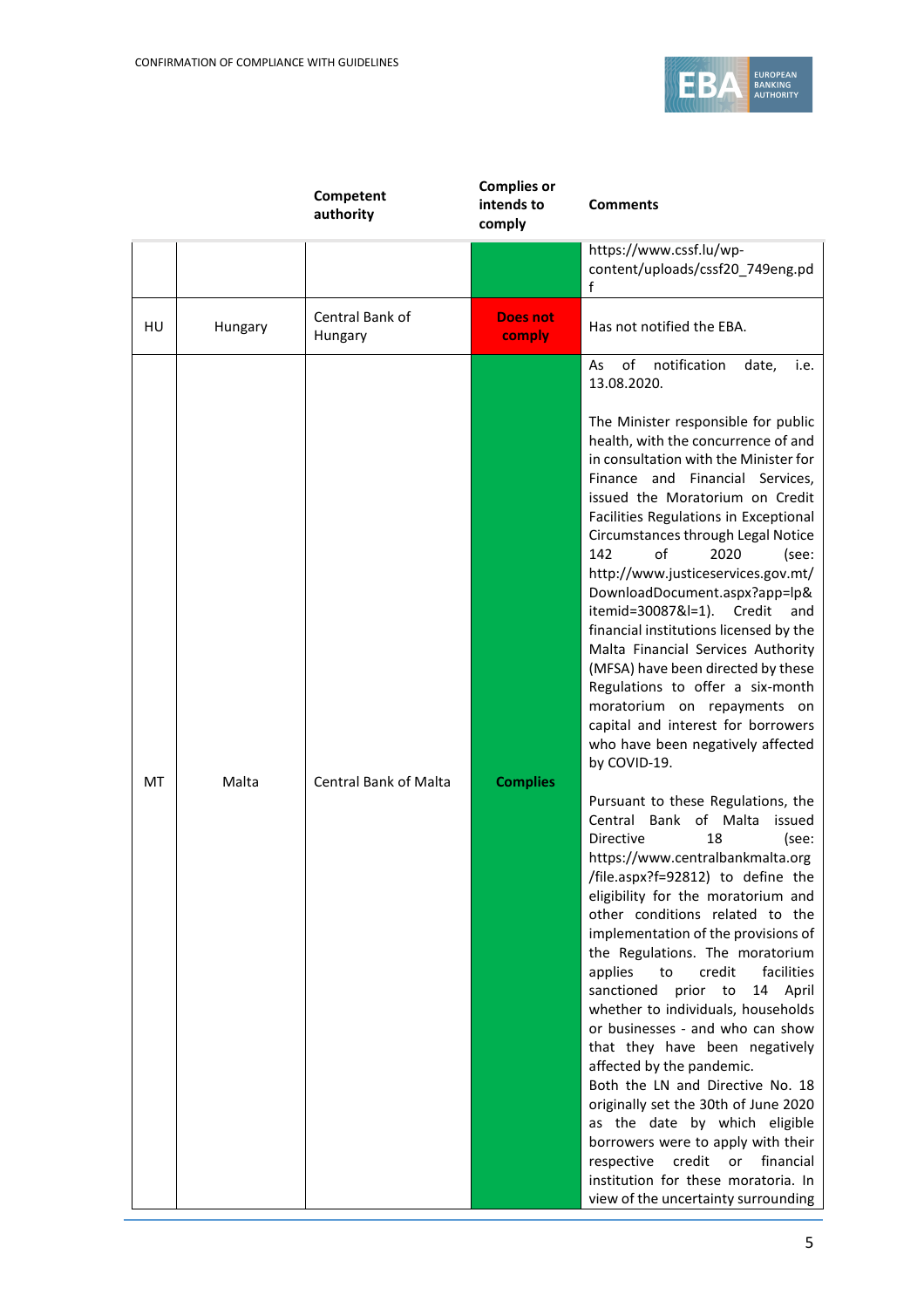

| Competent<br>authority | <b>Complies or</b><br>intends to<br>comply | <b>Comments</b>                                                                                                                                                                                                                                                                                                                                                                                                                                                                                                                                                                                                                                                                                                                                                                                                                                                                                                                                                                                                                                                                                                                                                                                                                                                                                                                                                                                                                                                                                                                                                                                                                                                                                                                                                                                                              |
|------------------------|--------------------------------------------|------------------------------------------------------------------------------------------------------------------------------------------------------------------------------------------------------------------------------------------------------------------------------------------------------------------------------------------------------------------------------------------------------------------------------------------------------------------------------------------------------------------------------------------------------------------------------------------------------------------------------------------------------------------------------------------------------------------------------------------------------------------------------------------------------------------------------------------------------------------------------------------------------------------------------------------------------------------------------------------------------------------------------------------------------------------------------------------------------------------------------------------------------------------------------------------------------------------------------------------------------------------------------------------------------------------------------------------------------------------------------------------------------------------------------------------------------------------------------------------------------------------------------------------------------------------------------------------------------------------------------------------------------------------------------------------------------------------------------------------------------------------------------------------------------------------------------|
|                        |                                            | the speed of the economic recovery<br>from the impact of the COVID-19<br>pandemic<br>and<br>the<br>potential<br>prolonged effects on output and<br>employment that such uncertainty<br>the<br>generate,<br>Minister<br>may<br>responsible for public health, in<br>consultation with the Minister for<br>Finance and Financial Services,<br>the<br>for<br>extended<br>period<br>applications for a moratorium to 30<br>2020<br>September<br>(see:<br>https://www.centralbankmalta.org<br>/en/news/79/2020/8832). For this<br>reason, as per paragraph 15 of the<br>Directive, the Bank has extended<br>the application period as per LN 278<br>of 2020 published on 30 June 2020<br>9see:<br>http://www.justiceservices.gov.mt/<br>DownloadDocument.aspx?app=lp&<br>itemid=30250&l=1).<br>As<br>per<br>paragraph 5(2) of LN 142 of 2020,<br>the moratorium period can be<br>further<br>extended<br>as<br>deemed<br>necessary. Successful applications<br>for extension are also subject to the<br>ability<br>continued<br>to<br>prove<br>temporary difficulties related to<br>COVID-19.<br>The moratorium is not granted<br>automatically, borrowers will need<br>to apply to their respective credit or<br>financial institution.<br><b>The</b><br>moratorium comes into effect once<br>the application has been approved.<br>Credit and financial institutions<br>have the right to refuse the<br>application as long as this is done<br>within the terms of the Directive.<br>Borrowers who have been in arrears<br>prior to 1 March 2020 are not<br>for<br>the<br>eligible<br>moratorium.<br>Borrowers can apply to forego<br>payments of both capital and<br>interest completely for six months,<br>and can also opt to continue to pay<br>the interest but not the capital. The<br>missed<br>during<br>the<br>payments |
|                        |                                            | moratorium will be paid during a<br>six-month extension to the term of                                                                                                                                                                                                                                                                                                                                                                                                                                                                                                                                                                                                                                                                                                                                                                                                                                                                                                                                                                                                                                                                                                                                                                                                                                                                                                                                                                                                                                                                                                                                                                                                                                                                                                                                                       |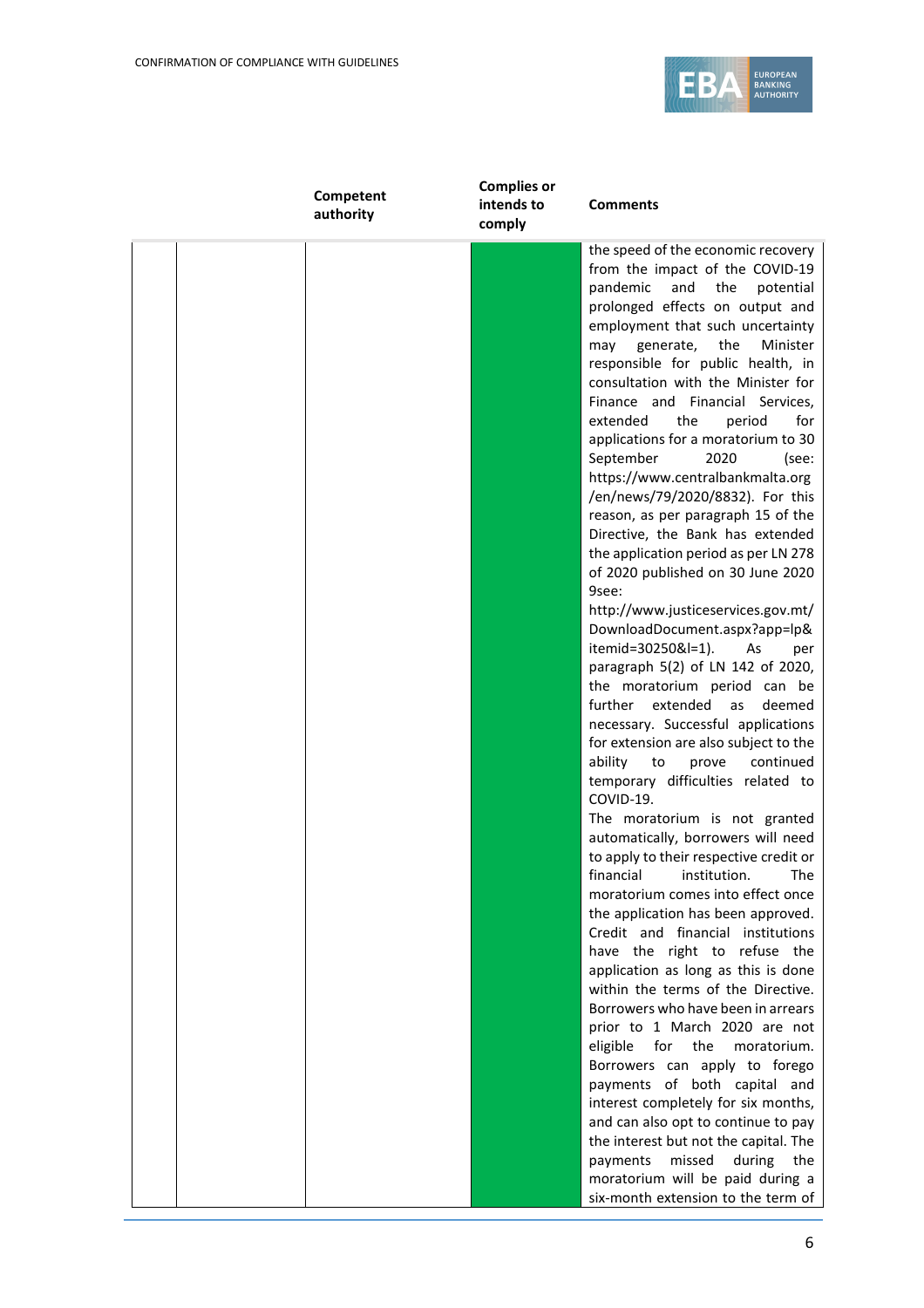

|  |    |                    | Competent<br>authority                        | <b>Complies or</b><br>intends to<br>comply | <b>Comments</b>                                                                                                                                                                                                                                                                                                                                                                                                                                                                                                                                                                                                                                                                                                                                                                                                                                                                                                                                                                                                                                                                                           |  |
|--|----|--------------------|-----------------------------------------------|--------------------------------------------|-----------------------------------------------------------------------------------------------------------------------------------------------------------------------------------------------------------------------------------------------------------------------------------------------------------------------------------------------------------------------------------------------------------------------------------------------------------------------------------------------------------------------------------------------------------------------------------------------------------------------------------------------------------------------------------------------------------------------------------------------------------------------------------------------------------------------------------------------------------------------------------------------------------------------------------------------------------------------------------------------------------------------------------------------------------------------------------------------------------|--|
|  |    |                    |                                               |                                            | the credit facility. If the credit<br>facility was due to mature at<br>retirement<br>the<br>missed<br>age,<br>payments would be spread evenly<br>throughout the remaining term of<br>the credit facility after the end of<br>the moratorium period. The Central<br>Bank of Malta also clarified on 23<br>April 2020 that during the course of<br>the moratorium, interest is to be<br>accrued but not capitalised, in other<br>words no interest compounding is<br>to occur during this period (see:<br>https://www.centralbankmalta.org<br>/en/news/79/2020/8805).<br><b>This</b><br>accrued<br>would<br>interest<br>subsequently be recovered on a<br>straight line basis (spread equally)<br>across the remaining modified<br>maturity term of the loan after the<br>end of the moratorium period.<br>Borrowers could enter into mutual<br>agreements with their credit or<br>financial institutions for different<br>repayment plans - such as shorter<br>terms and higher payments or vice<br>versa - as long as no compounding<br>on the deferred interest accrued<br>during the moratorium occurs. |  |
|  | NL | <b>Netherlands</b> | De Nederlandsche<br>Bank N.V. (DNB)           | <b>Complies</b>                            | of<br>notification<br>As<br>date,<br>i.e.<br>18.08.2020.                                                                                                                                                                                                                                                                                                                                                                                                                                                                                                                                                                                                                                                                                                                                                                                                                                                                                                                                                                                                                                                  |  |
|  | AT | Austria            | <b>Austrian Financial</b><br>Market Authority | <b>Complies</b>                            | of<br>notification<br>As<br>date,<br>i.e.<br>22.07.2020.<br>On July 23rd, 2020, FMA sent a<br>letter to the credit institutions<br>under its remit informing them<br>about the update of the EBA<br>guidelines on payment moratoria.<br>On April 4th, 2020, the Austrian<br>legislator<br>enacted,<br>and<br>subsequently<br>published<br>the<br>in.<br>Federal Law<br>Gazette,<br>law<br>a<br>pertaining to the postponement of<br>loan repayments. This legislative<br>moratorium<br>available<br>is<br>to<br>consumers and microenterprises as<br>defined in Article 2 (3) of the Annex<br>of Commission Recommendation                                                                                                                                                                                                                                                                                                                                                                                                                                                                                |  |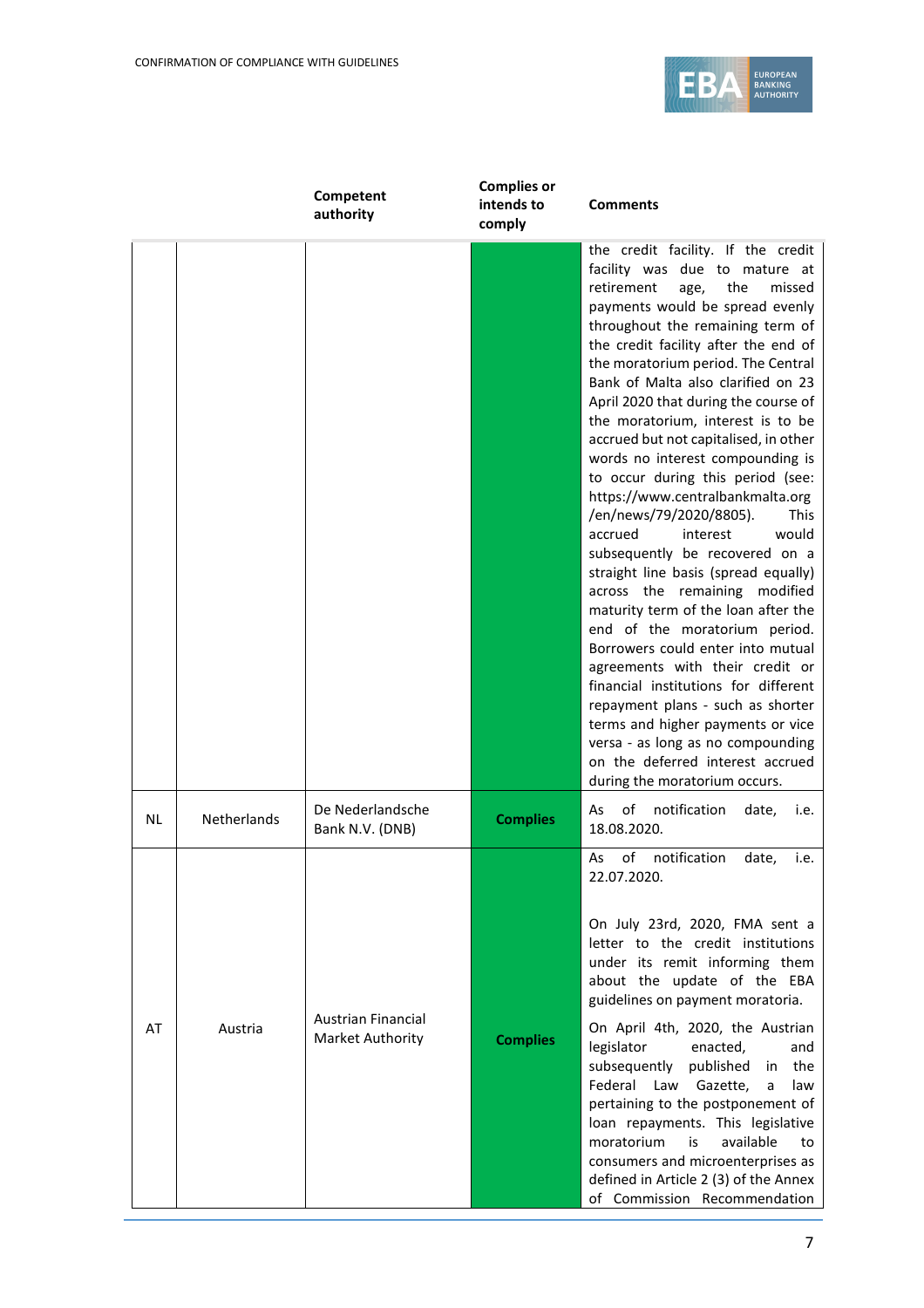

|           |          | Competent<br>authority         | <b>Complies or</b><br>intends to<br>comply    | <b>Comments</b>                                                                                                                                                                                                                                                                                                                                                                                                                                                                                                                                                                                                                                                                                                                                                                                                                                                                                                                                            |
|-----------|----------|--------------------------------|-----------------------------------------------|------------------------------------------------------------------------------------------------------------------------------------------------------------------------------------------------------------------------------------------------------------------------------------------------------------------------------------------------------------------------------------------------------------------------------------------------------------------------------------------------------------------------------------------------------------------------------------------------------------------------------------------------------------------------------------------------------------------------------------------------------------------------------------------------------------------------------------------------------------------------------------------------------------------------------------------------------------|
|           |          |                                |                                               | 2003/361/EC of 06 May 2003<br>regarding the definition of micro,<br>medium-sized<br>small<br>and<br>enterprises, OJ L 124, 20.05.2003, p.<br>The<br>Austrian<br>36.<br>legislative<br>moratorium is applicable for loans<br>due between April 1st and October<br>31st, 2020. It fully complies with the<br>EBA Guidelines on this subject.                                                                                                                                                                                                                                                                                                                                                                                                                                                                                                                                                                                                                 |
| <b>PL</b> | Poland   | Komisja Nadzoru<br>Finansowego | <b>Does not</b><br>comply                     | Has not notified the EBA.                                                                                                                                                                                                                                                                                                                                                                                                                                                                                                                                                                                                                                                                                                                                                                                                                                                                                                                                  |
| PT        | Portugal | Banco de Portugal              | <b>Intends to</b><br>comply**                 | As of 30.07.2020.<br>Banco de Portugal issued and<br>published, on April 8 2020, Circular<br>No.<br>CC/2020/00000022<br>Letter<br>aimed at raising awareness to<br>supervised institutions<br>on<br>the<br>importance<br>of<br>adequately<br>complying with these Guidelines. It<br>is further emphasized that Banco de<br>Portugal will take these Guidelines<br>in consideration when performing<br>regulatory<br>and<br>supervisory<br>its<br>duties. In light of the amendment<br>introduced<br>Guidelines<br>by<br>EBA/GL/2020/08,<br>Banco<br>de<br>Portugal issued and published, on<br>July 29 2020, Circular Letter No. 51<br>referring to the updated scope<br>of<br>extension<br>Guidelines<br>EBA/GL/2020/02<br>to<br>moratoria<br>applied by institutions before<br>September 30 2020 (instead of<br>before June 30 2020). It was further<br>stated that, other than this update,<br>the initial Circular Letter remains<br>fully applicable. |
| RO.       | Romania  | National Bank of<br>Romania    | <b>Complies</b>                               | As of date of notification, i.e.<br>09.03.2021.<br>Guideline has been transposed<br>through NBR Instructions from<br>03.08.2020.<br>http://www.bnr.ro/Institutii-de-<br>credit--1965.aspx                                                                                                                                                                                                                                                                                                                                                                                                                                                                                                                                                                                                                                                                                                                                                                  |
| SI        | Slovenia | <b>Bank of Slovenia</b>        | <b>Does not</b><br>comply/ does<br>not comply | Guidelines amending Guidelines<br>EBA/GL/2020/02 on legislative and<br>non-legislative moratoria on loan<br>repayments applied in the light of                                                                                                                                                                                                                                                                                                                                                                                                                                                                                                                                                                                                                                                                                                                                                                                                             |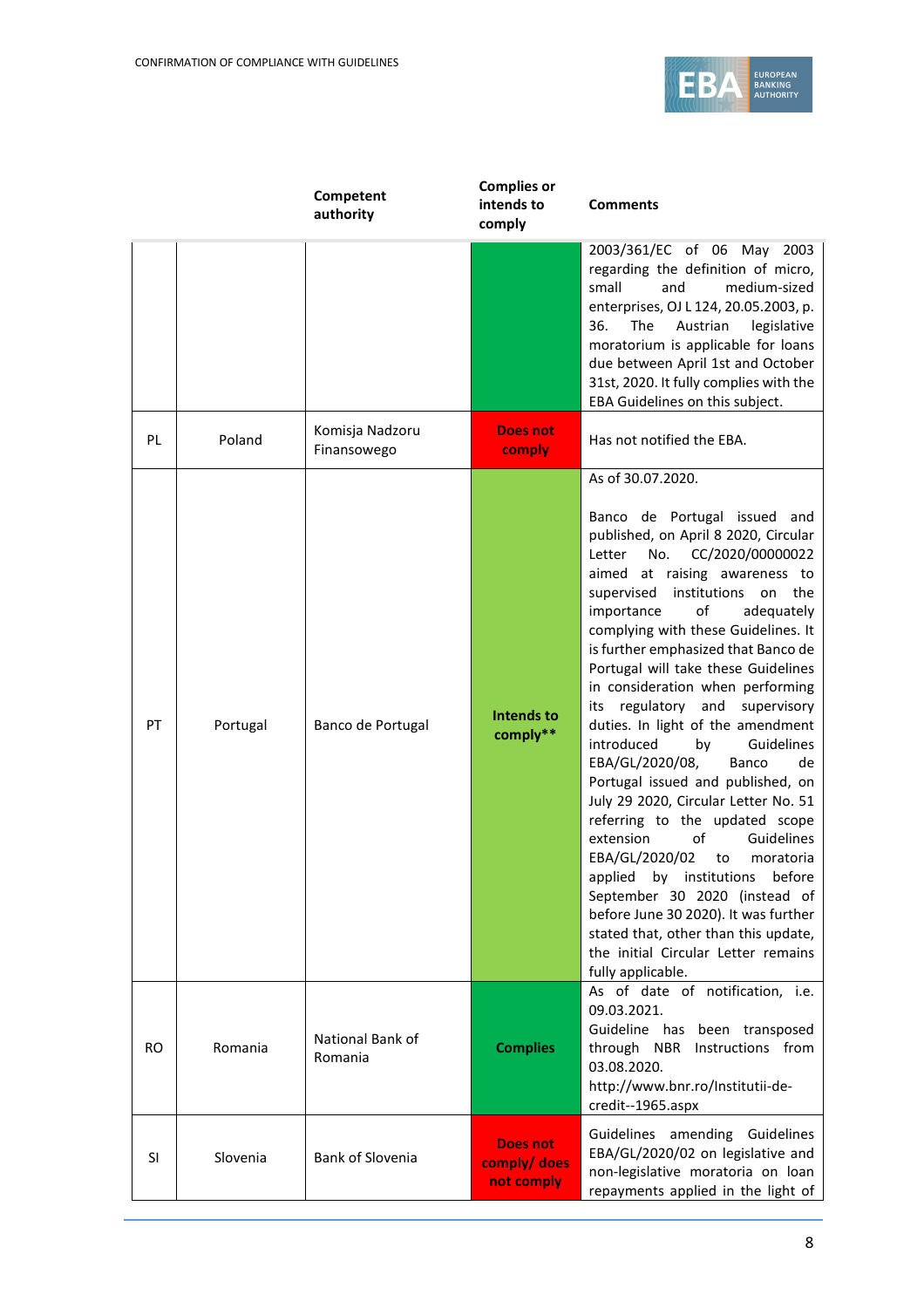

|           |          | Competent<br>authority         | <b>Complies or</b><br>intends to<br>comply                                                          | <b>Comments</b>                                                                                                                                                                                                                                                                                                                                                                                                                                     |
|-----------|----------|--------------------------------|-----------------------------------------------------------------------------------------------------|-----------------------------------------------------------------------------------------------------------------------------------------------------------------------------------------------------------------------------------------------------------------------------------------------------------------------------------------------------------------------------------------------------------------------------------------------------|
|           |          |                                | with these<br>Guidelines**                                                                          | the COVID-19 crisis has introduced<br>a new deadline 30 September 2020<br>as a final date for moratorium to be<br>announced and applied (replacing<br>the previous date of 30 June 2020).                                                                                                                                                                                                                                                           |
|           |          |                                |                                                                                                     | In June 2020 the Bank of Slovenia<br>agreed for the GL on moratoria to<br>be time constrained, however it<br>decided<br>implement<br>time<br>to<br>limitation in line with the provisions<br>of applicable national legislation<br>(institutions under supervision of<br>the Bank of Slovenia have to apply<br>moratorium at the latest 6 months<br>after virus epidemic in Slovenia was<br>formally called-off).                                   |
|           |          |                                |                                                                                                     | Consequently, the Bank of Slovenia<br>does not, and does not intend to<br>comply<br>with<br>the<br>Guidelines<br>Guidelines<br>amending<br>EBA/GL/2020/02.                                                                                                                                                                                                                                                                                          |
|           |          |                                |                                                                                                     | The part of the Guidelines Bank of<br>Slovenia does not intend to comply<br>with relates to the condition<br>referred to in paragraph 10(f) of the<br>Guidelines, i.e. a specified date 30<br>September 2020 which is a deadline<br>until<br>moratorium<br>has<br>be<br>to<br>launched and applied.                                                                                                                                                 |
| <b>SK</b> | Slovakia | Národná banka<br>Slovenska     | <b>Does not</b><br>comply and<br>does not<br>intend to<br>comply with<br>parts of the<br>guidelines | There is no legal framework in<br>Slovak national legislation for<br>- para 10 letter a) in the part of non-<br>legislative moratoria of the GL;<br>- para 10 letter e) of the GL as in the<br>Slovakian<br>legislation<br>the<br>moratorium apply also to new<br>credit agreements approved after<br>the date of the declaration of the<br>moratorium:<br>- para 15 and para 19 of the GL,<br>which are not parts in the Slovakian<br>legislation. |
| FI.       | Finland  | Finanssivalvonta (FIN-<br>FSA) | <b>Complies</b>                                                                                     | of<br>notification<br>i.e.<br>As<br>date,<br>20.08.2020.<br>the<br>Please<br>FIN-FSA's<br>see<br>Supervision release 20 August 2020                                                                                                                                                                                                                                                                                                                 |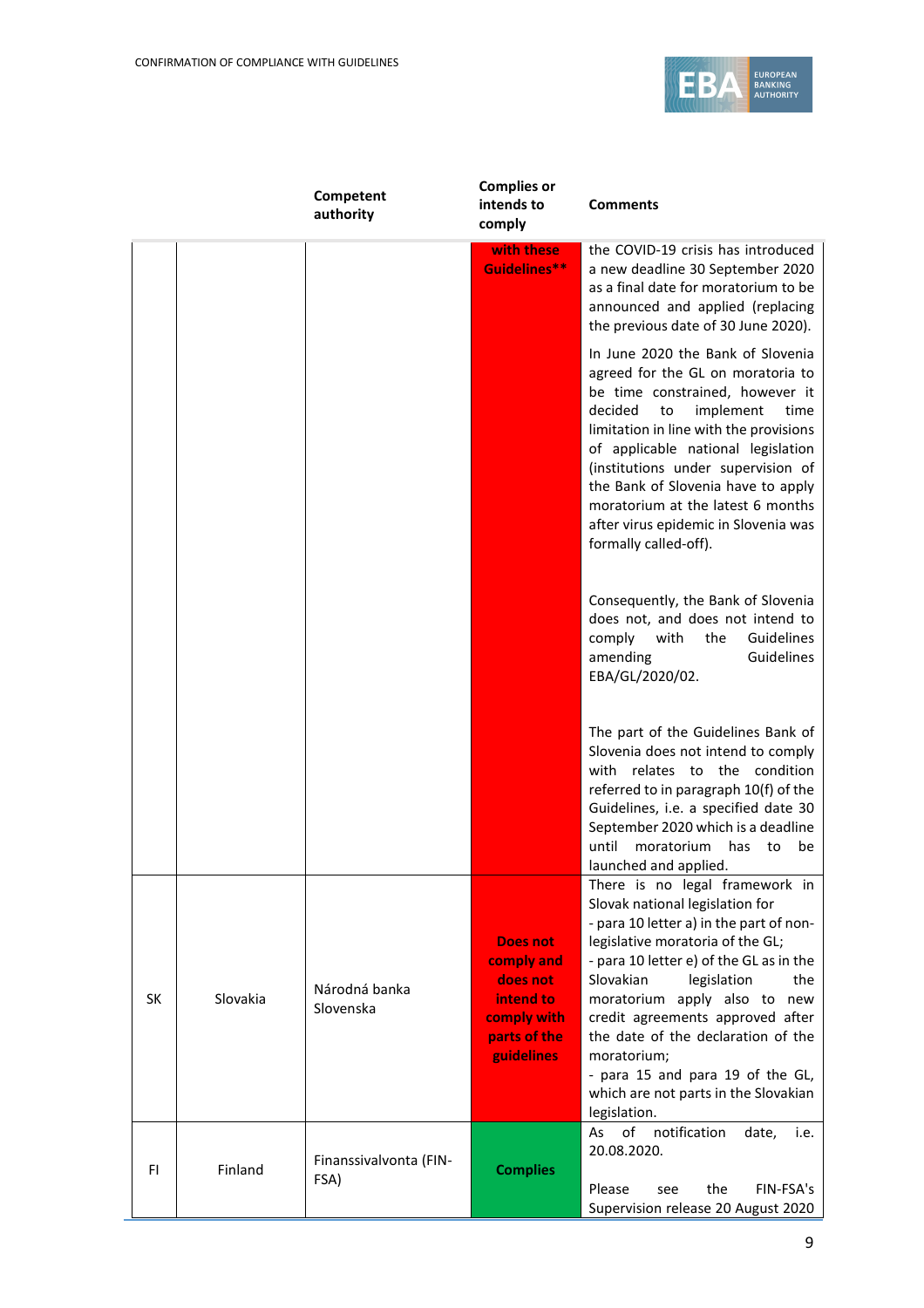

|           |        | Competent<br>authority                                             | <b>Complies or</b><br>intends to<br>comply | <b>Comments</b>                                                                                                                                                                                                                                                                                                                                                                                                                                                                                                                                                   |
|-----------|--------|--------------------------------------------------------------------|--------------------------------------------|-------------------------------------------------------------------------------------------------------------------------------------------------------------------------------------------------------------------------------------------------------------------------------------------------------------------------------------------------------------------------------------------------------------------------------------------------------------------------------------------------------------------------------------------------------------------|
|           |        |                                                                    |                                            | -52/2020: Updated EBA Guidelines<br>on legislative and non-legislative<br>moratoria on loan repayments<br>applied in the light of the COVID-19<br>crisis incorporated into FIN-FSA's<br>set of regulations and guidelines.<br>(https://www.finanssivalvonta.fi/e<br>n/publications-and-press-<br>releases/supervision-<br>releases/2020/updated-eba-<br>guidelines-on-legislative-and-non-<br>legislative-moratoria-on-loan-<br>repayments-applied-in-the-light-of-<br>the-covid-19-crisis-incorporated-<br>into-fin-fsas-set-of-regulations-<br>and-guidelines/) |
| <b>SE</b> | Sweden | Finansinspektionen<br>(Swedish Financial<br>Supervisory Authority) | <b>Complies</b>                            | notification<br>οf<br>As<br>date,<br>i.e.<br>08.03.2021.                                                                                                                                                                                                                                                                                                                                                                                                                                                                                                          |

EU Institutions – Agencies

|                     |             |                 | i.e. 24.07.2020.                                                                                                                                | As of notification date,                                                                                                                                  |
|---------------------|-------------|-----------------|-------------------------------------------------------------------------------------------------------------------------------------------------|-----------------------------------------------------------------------------------------------------------------------------------------------------------|
| Single<br>Mechanism | Supervisory | <b>Complies</b> | Significant<br>Regulation<br>1024/2013<br>October<br>the<br>on<br>Central<br>concerning<br>relating to<br>prudential<br>of credit institutions. | Institutions<br>as defined in Council<br>(EU)<br>No<br>of $15$<br>2013<br>conferring specific tasks<br>European<br>Bank<br>policies<br>the<br>supervision |

EEA – EFTA State

|         |                         |                 | As<br>of                          | notification                  | date. | i.e. |
|---------|-------------------------|-----------------|-----------------------------------|-------------------------------|-------|------|
|         | Fjármálaeftirlitíð      |                 | 08.07.2020.                       |                               |       |      |
| Iceland | (Financial Supervisory) | <b>Complies</b> | See here: https://www.fme.is/log- |                               |       |      |
|         | Authority, Iceland)     |                 | og-tilmaeli/ees-                  |                               |       |      |
|         |                         |                 |                                   | vidmidunarreglur/eba/nr/3714. |       |      |